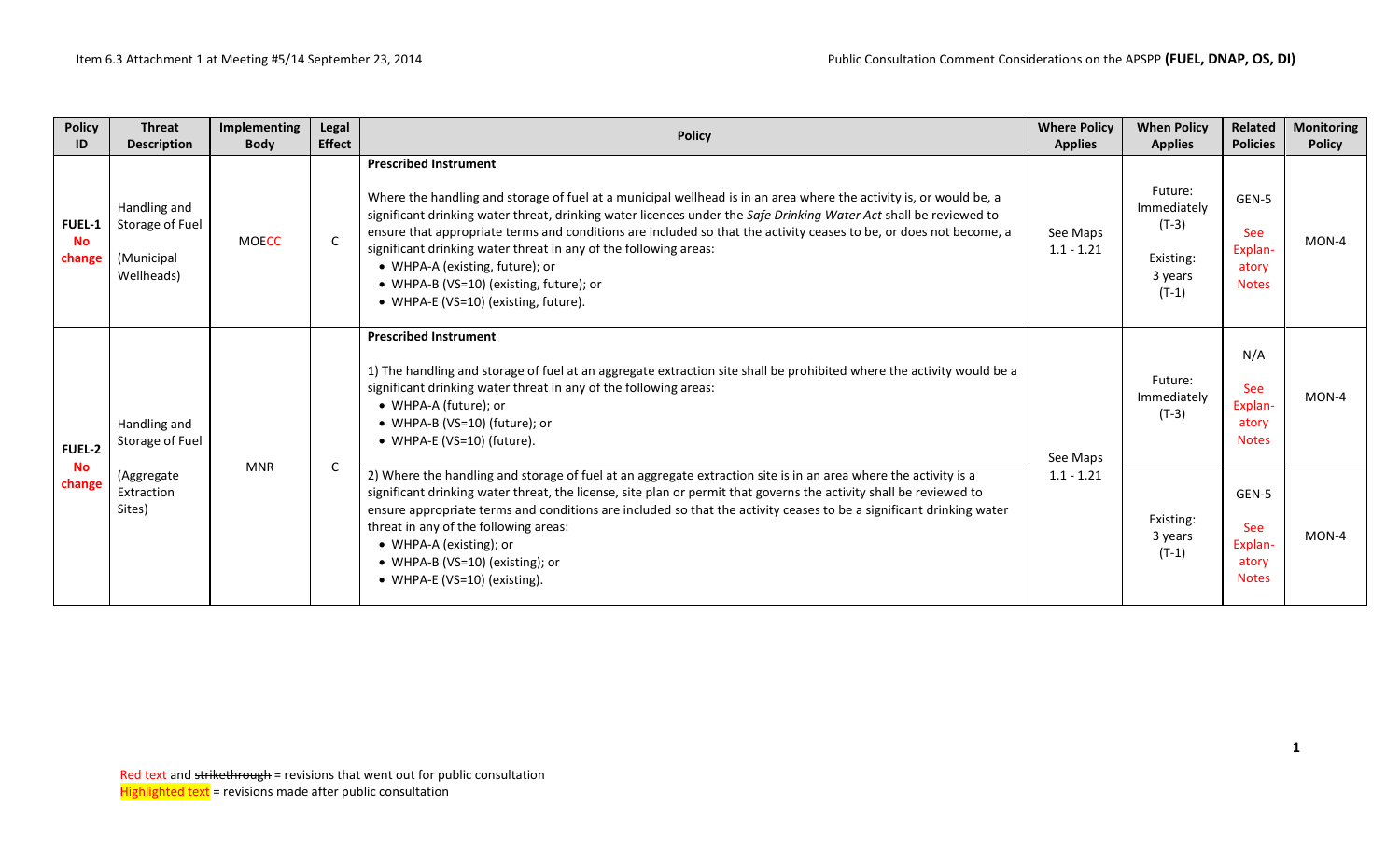| <b>Policy ID</b>                                 | <b>Threat</b>                                                                                                | Implementing | Legal         | <b>Where Policy</b><br><b>Policy</b>                                                                                                                                                                                                                                                                                                                                                                                                                                                                                                                                                                                                                                                                                                                                                                                                                          |                          | <b>When Policy</b>                     | Related                                        | <b>Monitoring</b> |
|--------------------------------------------------|--------------------------------------------------------------------------------------------------------------|--------------|---------------|---------------------------------------------------------------------------------------------------------------------------------------------------------------------------------------------------------------------------------------------------------------------------------------------------------------------------------------------------------------------------------------------------------------------------------------------------------------------------------------------------------------------------------------------------------------------------------------------------------------------------------------------------------------------------------------------------------------------------------------------------------------------------------------------------------------------------------------------------------------|--------------------------|----------------------------------------|------------------------------------------------|-------------------|
|                                                  | <b>Description</b>                                                                                           | <b>Body</b>  | <b>Effect</b> |                                                                                                                                                                                                                                                                                                                                                                                                                                                                                                                                                                                                                                                                                                                                                                                                                                                               | <b>Applies</b>           | <b>Applies</b>                         | <b>Policies</b>                                | <b>Policy</b>     |
|                                                  | Handling and                                                                                                 | <b>RMO</b>   | G             | Part IV, s.57, s.58<br>Where the handling and storage of liquid fuel and fuel oil at non-residential or multi-unit residential properties is in<br>an area where the activity is, or would be, a significant drinking water threat, the following actions shall be taken:<br>1) The handling and storage of fuel is designated for the purpose of s.57 under the Clean Water Act, and is<br>therefore prohibited where the threat would be significant in any of the following areas:<br>• WHPA-A (future); or<br>• WHPA-B (VS=10) (future); or<br>• WHPA-E (VS=10) (future).                                                                                                                                                                                                                                                                                 |                          | Future:<br>Immediately<br>$(T-5)$      | GEN-1                                          | MON-2             |
| FUEL-3<br><b>Option 1</b><br><b>No</b><br>change | Storage of<br>Fuel<br>(Liquid Fuel<br>and Fuel Oil<br>in Non-<br>Residential<br>(includes ICI,<br>Farm), and |              | H             | 2) The handling and storage of fuel is designated for the purpose of s.58 under the Clean Water Act, requiring risk<br>management plans, where the threat is significant in any of the following areas:<br>• WHPA-A (existing); or<br>• WHPA-B (VS=10) (existing); or<br>• WHPA-E (VS=10) (existing).<br>Without limiting other requirements, risk management plans shall incorporate appropriate provisions of Ontario<br>Regulations 213/01 and 217/01 and their codes, best management practices and standards as amended from time<br>to time to ensure the activity ceases to be a significant drinking water threat.                                                                                                                                                                                                                                    | See Maps<br>$1.1 - 1.21$ | Existing:<br>1 year/5 years<br>$(T-6)$ | N/A                                            | $MON-2$           |
|                                                  | Multi-unit<br>Residential<br>and Small<br><b>Business)</b>                                                   | SPA          | E.            | 3) The Source Protection Authority shall:<br>a) request information from the Technical Standards and Safety Association Authority (TSSA) on the location and<br>number of existing storage tanks that are significant drinking water threats which have been brought into<br>compliance with the new standards under Regs. 213/01 and 217/01, and the location and number of tanks<br>remaining to be upgraded to current standards; and<br>b) provide this information to the Risk Management Official to aid in priorizing the development of the risk<br>management plans for those that pose the greatest risk first; and<br>c) provide to TSSA any information received from Risk Management Officials or through Source Protection Area<br>staff work on the location or nature of drinking water threats associated with handling and storage of fuel. |                          | Existing:<br>180 days<br>$(T-14)$      | N/A<br>See<br>Explan-<br>atory<br><b>Notes</b> | MON-3             |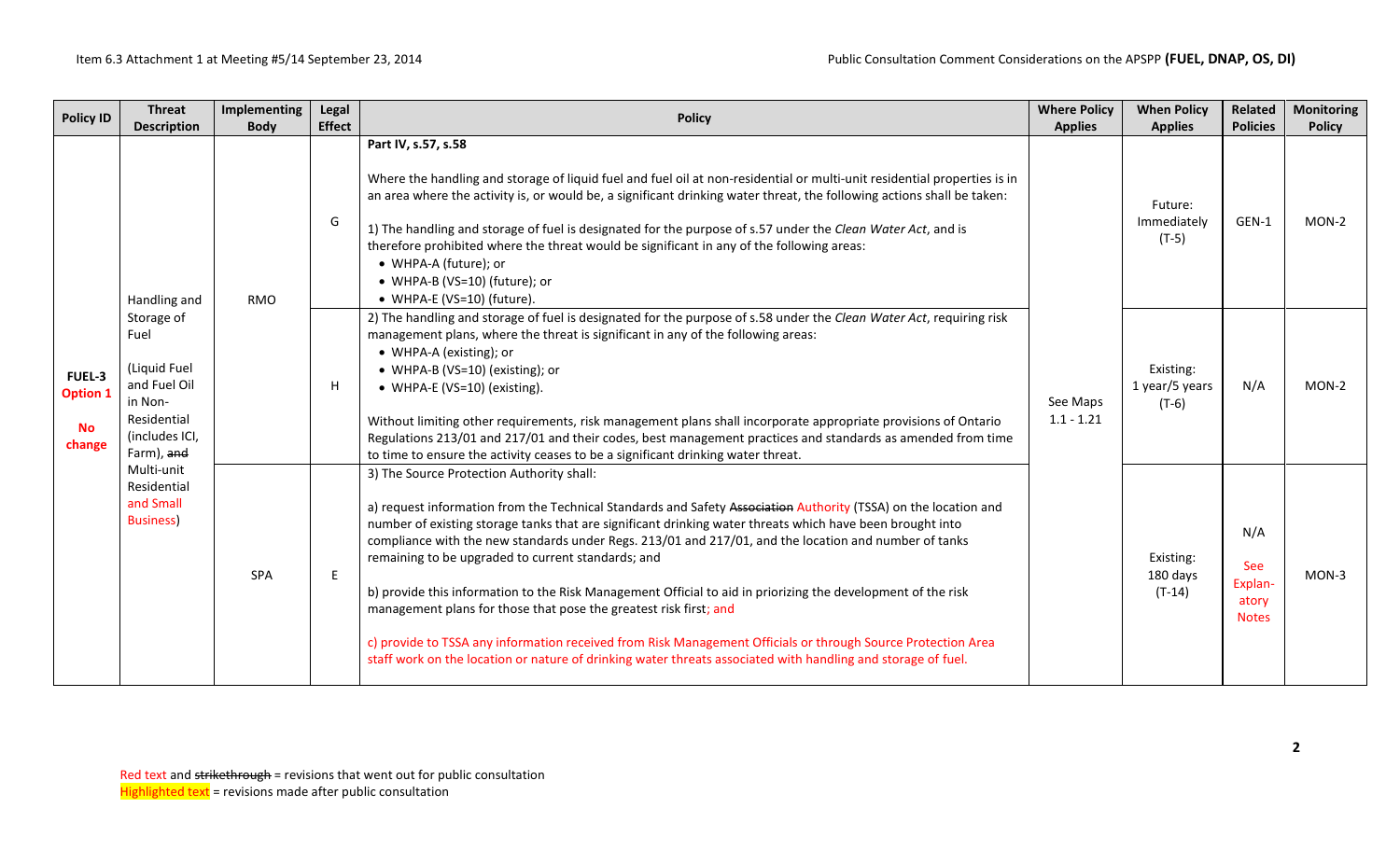| <b>Policy ID</b>                 | <b>Threat</b>                                                                                                                    | Implementing | Legal         |                                                                                                                                                                                                                                                                                                                                                                                                                                                                                                                                                                                                                                                                                                                                                                                                                                                                                                                                                                                                                                                                                                 | <b>Where Policy</b>      | <b>When Policy</b>                     | <b>Related</b>  | <b>Monitoring</b> |
|----------------------------------|----------------------------------------------------------------------------------------------------------------------------------|--------------|---------------|-------------------------------------------------------------------------------------------------------------------------------------------------------------------------------------------------------------------------------------------------------------------------------------------------------------------------------------------------------------------------------------------------------------------------------------------------------------------------------------------------------------------------------------------------------------------------------------------------------------------------------------------------------------------------------------------------------------------------------------------------------------------------------------------------------------------------------------------------------------------------------------------------------------------------------------------------------------------------------------------------------------------------------------------------------------------------------------------------|--------------------------|----------------------------------------|-----------------|-------------------|
|                                  | <b>Description</b>                                                                                                               | <b>Body</b>  | <b>Effect</b> | <b>Policy</b>                                                                                                                                                                                                                                                                                                                                                                                                                                                                                                                                                                                                                                                                                                                                                                                                                                                                                                                                                                                                                                                                                   | <b>Applies</b>           | <b>Applies</b>                         | <b>Policies</b> | <b>Policy</b>     |
|                                  | Handling and<br>Storage of<br>Fuel                                                                                               | <b>RMO</b>   | G             | Part IV, s.57, s.58<br>Where the handling and storage of liquid fuel and fuel oil at non-residential or multi-unit residential properties (in<br>quantities ≥ 2500 litres above or below grade) is in an area where the activity is, or would be, a significant drinking<br>water threat, the following actions shall be taken:<br>1) The handling and storage of fuel is designated for the purpose of s.57 under the Clean Water Act, and is<br>therefore prohibited where the threat would be significant in any of the following areas:<br>• WHPA-A (future); or<br>• WHPA-B (VS=10) (future); or<br>• WHPA-E (VS=10) (future).                                                                                                                                                                                                                                                                                                                                                                                                                                                             |                          | Future:<br>Immediately<br>$(T-5)$      | GEN-1           | $MON-2$           |
| <b>FUEL-3</b><br><b>Option 2</b> | (Liquid Fuel<br>and Fuel Oil<br>in Non-<br>Residential<br>(includes ICI,<br>Farm), and<br>Multi-unit<br>Residential<br>and Small | H            |               | 2) The handling and storage of fuel is designated for the purpose of s.58 under the Clean Water Act, requiring risk<br>management plans, where the threat is significant in any of the following areas:<br>• WHPA-A (existing); or<br>• WHPA-B (VS=10) (existing); or<br>• WHPA-E (VS=10) (existing).<br>Without limiting other requirements, risk management plans shall incorporate appropriate provisions of Ontario<br>Regulations 213/01 and 217/01 and their codes, best management practices and standards as amended from time<br>to time to ensure the activity ceases to be a significant drinking water threat.                                                                                                                                                                                                                                                                                                                                                                                                                                                                      | See Maps<br>$1.1 - 1.21$ | Existing:<br>1 year/5 years<br>$(T-6)$ | N/A             | $MON-2$           |
|                                  | <b>Business)</b><br>(Quantity<br>$\geq$ 2500 litres<br>above or<br>below grade)                                                  | <b>SPA</b>   | E             | 3) The Source Protection Authority shall:<br>a) request inspection reports information from the Technical Standards and Safety Association Authority (TSSA) on<br>Private Fuel Outlets (PFOs) in areas where the handling and storage of fuel is a significant threat as requested by<br>the SPA; the location and number of existing storage tanks that are significant drinking water threats which have<br>been brought into compliance with the new standards under Regs. 213/01 and 217/01, and the location and<br>number of tanks remaining to be upgraded to current standards; and<br>b) provide this information to the Risk Management Official to aid in prioritizing the development of the risk<br>management plans for those that pose the greatest risk first; and<br>c) provide to TSSA any data about leaks and other concerns observed, as they relate to TSSA's mandate to enforce<br>O. Reg. 213/217 (as amended) and their corresponding codes, at PFOs from RMOs or through SPA staff work that<br>would support TSSA's enforcement of regulatory requirements for PFOs. |                          | Existing:<br>180 days<br>$(T-14)$      | N/A             | $MON-3$           |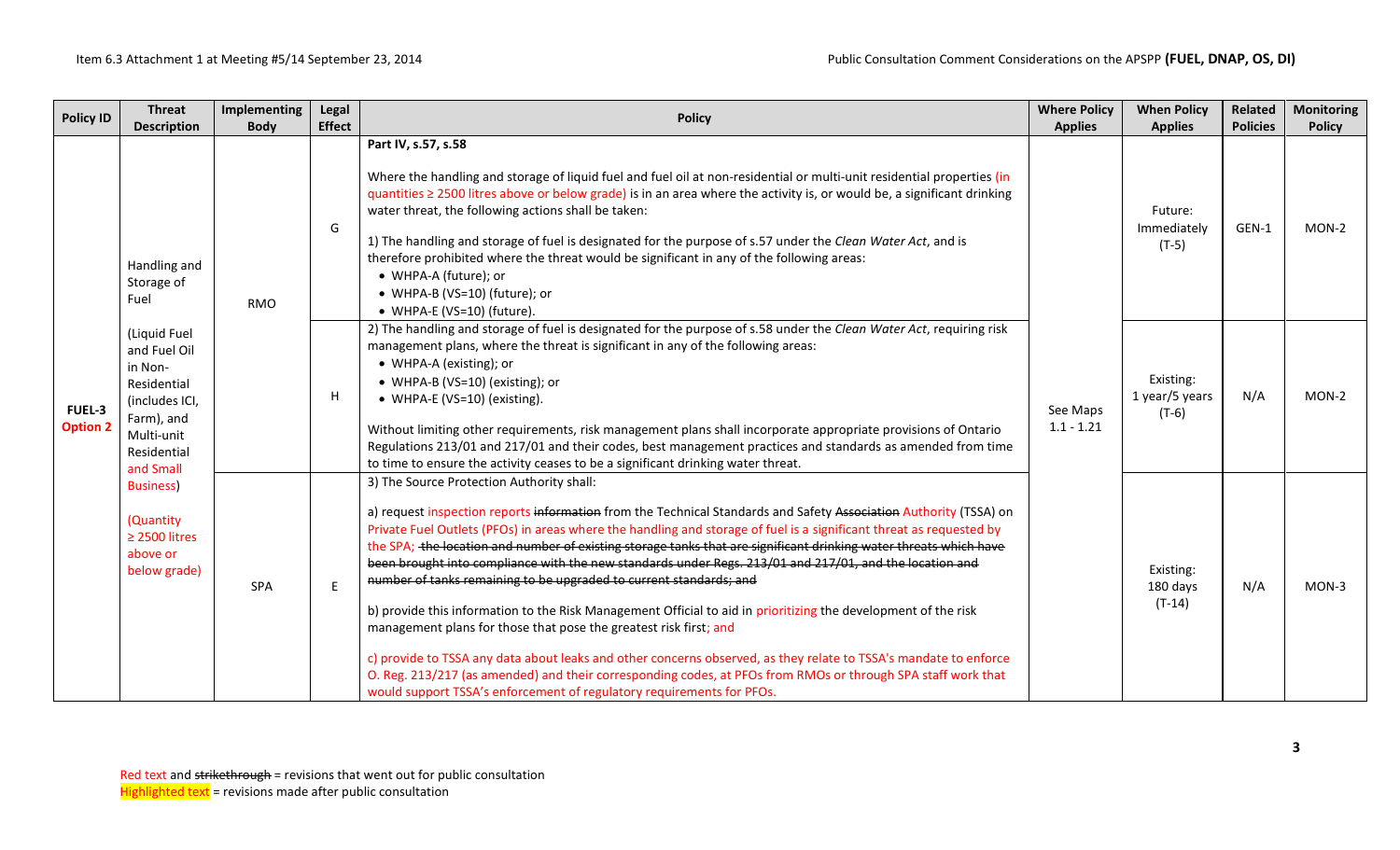|                                        | <b>COMMENTS POLICY FUEL-3</b>                                                                                                                                                                                                                                                                                                                                                                                                                                                                                                                                                                                                                                                                                                                                                                                                                                                                                                                                                                                                                                                                                                                        |                                                                                                                                                                                                                                                                                                           |
|----------------------------------------|------------------------------------------------------------------------------------------------------------------------------------------------------------------------------------------------------------------------------------------------------------------------------------------------------------------------------------------------------------------------------------------------------------------------------------------------------------------------------------------------------------------------------------------------------------------------------------------------------------------------------------------------------------------------------------------------------------------------------------------------------------------------------------------------------------------------------------------------------------------------------------------------------------------------------------------------------------------------------------------------------------------------------------------------------------------------------------------------------------------------------------------------------|-----------------------------------------------------------------------------------------------------------------------------------------------------------------------------------------------------------------------------------------------------------------------------------------------------------|
|                                        | <b>Comments</b>                                                                                                                                                                                                                                                                                                                                                                                                                                                                                                                                                                                                                                                                                                                                                                                                                                                                                                                                                                                                                                                                                                                                      | <b>Response</b>                                                                                                                                                                                                                                                                                           |
| Durham<br><b>Region</b>                | The Region opposes the idea that the SPA should be subject to the fee-for-service cost associated with TSSA inspections.                                                                                                                                                                                                                                                                                                                                                                                                                                                                                                                                                                                                                                                                                                                                                                                                                                                                                                                                                                                                                             | TSSA has indicated to CTC staff that costs would likely<br>not be associated for the information request so long as<br>the SPA scoped the request to specific areas.                                                                                                                                      |
| Wellington<br>County<br>municipalities | 5. Fuel-3 sub section 1) - Prohibition of Fuel in Non-residential or Multi-residential Activities. It is noted that this policy prohibits future fuel handling and<br>storage in WHPA A, B, E (vulnerability score = 10). Although in many urban areas there will be ready access to natural gas for future developments, this<br>may not be the case in all rural areas where fuel oil and / or propane may be the preferred heating source. It is noted that only fuel oil would be caught<br>by this policy, however, given the recent cost increases for propane, has the potential impact to rural land owners been considered by prohibiting fuel oil<br>for future developments and therefore requiring future developments to utilize a potentially more expensive fuel source such as propane, geo-thermal<br>etc? The extent of a WHPA A tends to be small, however, the extent of some WHPA B and E (vulnerability score = 10) can be larger.                                                                                                                                                                                             | Have added Option 2 with a threshold for fuel oil for the<br>SPC to discuss.                                                                                                                                                                                                                              |
| <b>TSSA</b>                            | TSSA propose the suggested wording to Part 3) of FUEL-3:<br>3) The Source Protection Authority shall:<br>a) request inspection reports information from the Technical Standards and Safety Association Authority (TSSA) on Private Fuel Outlets (PFOs) in areas<br>where the handling and storage of fuel is a significant threat as requested by the SPA; the location and number of existing storage tanks that are<br>significant drinking water threats which have been brought into compliance with the new standards under Regs. 213/01 and 217/01, and the location<br>and number of tanks remaining to be upgraded to current standards; and<br>b) provide this information to the Risk Management Official to aid in prioritizing the development of the risk management plans for those that pose the<br>greatest risk first; and<br>c) provide to TSSA any data about leaks and other concerns observed, as they relate to TSSA's mandate to enforce O. Reg. 213/217 (as amended) and<br>their corresponding codes, at PFOs from RMOs or through SPA staff work that would support TSSA's enforcement of regulatory requirements for PFOs | CTC staff have met with TSSA and MGCS staff to discuss<br>policy intent and have jointly worked together to<br>develop policy wording that uses language that is more<br>reflective of TSSAs mandate while still achieving the<br>intent of the original policy. SPC to discuss policy Option<br>2 above. |
| <b>TRSPA</b>                           | TRSPA has been named as the implementing body for two water quality policies (SAL-13 and FUEL-3). Policy SAL-13 is a low/moderate threat policy with<br>the legal effect of "Have Regard" which asks the TRSPA to assess sodium and chloride monitoring information provided from municipalities to determine<br>if new source protection plan policies are required to be developed in future updates to the SPP. FUEL-3 is a "Must Comply" policy that requires the<br>TRSPA to liaise between TSSA and the Risk Management Officials in the sharing of information on the location of fuel tanks. TRSPA supports policies<br>SAL-13 and FUEL-3 and ask that the Province considers providing continued provincial funding to carry out the work associated with these policies.                                                                                                                                                                                                                                                                                                                                                                   | Comment noted.                                                                                                                                                                                                                                                                                            |
| <b>CVC Staff</b>                       | FUEL-3, 3): What is the requirement for the Technical Standards and Safety Authority (TSSA) to provide the requested information from the SPA? Given<br>that the policy is "legally binding - must comply with (E)", the SPA will be unable to fulfill the requirements of this policy if the information is not<br>provided. In addition, what form of fee is required by the TSSA for the requested information and is it financially viable for the SPA? CVC encourages the<br>MOE identify sources of funding to address this policy.                                                                                                                                                                                                                                                                                                                                                                                                                                                                                                                                                                                                            | CTC staff have met with TSSA and MGCS staff to discuss<br>policy intent and have jointly worked together to<br>develop policy wording that uses language that is more<br>reflective of TSSAs mandate while still achieving the<br>intent of the original policy.                                          |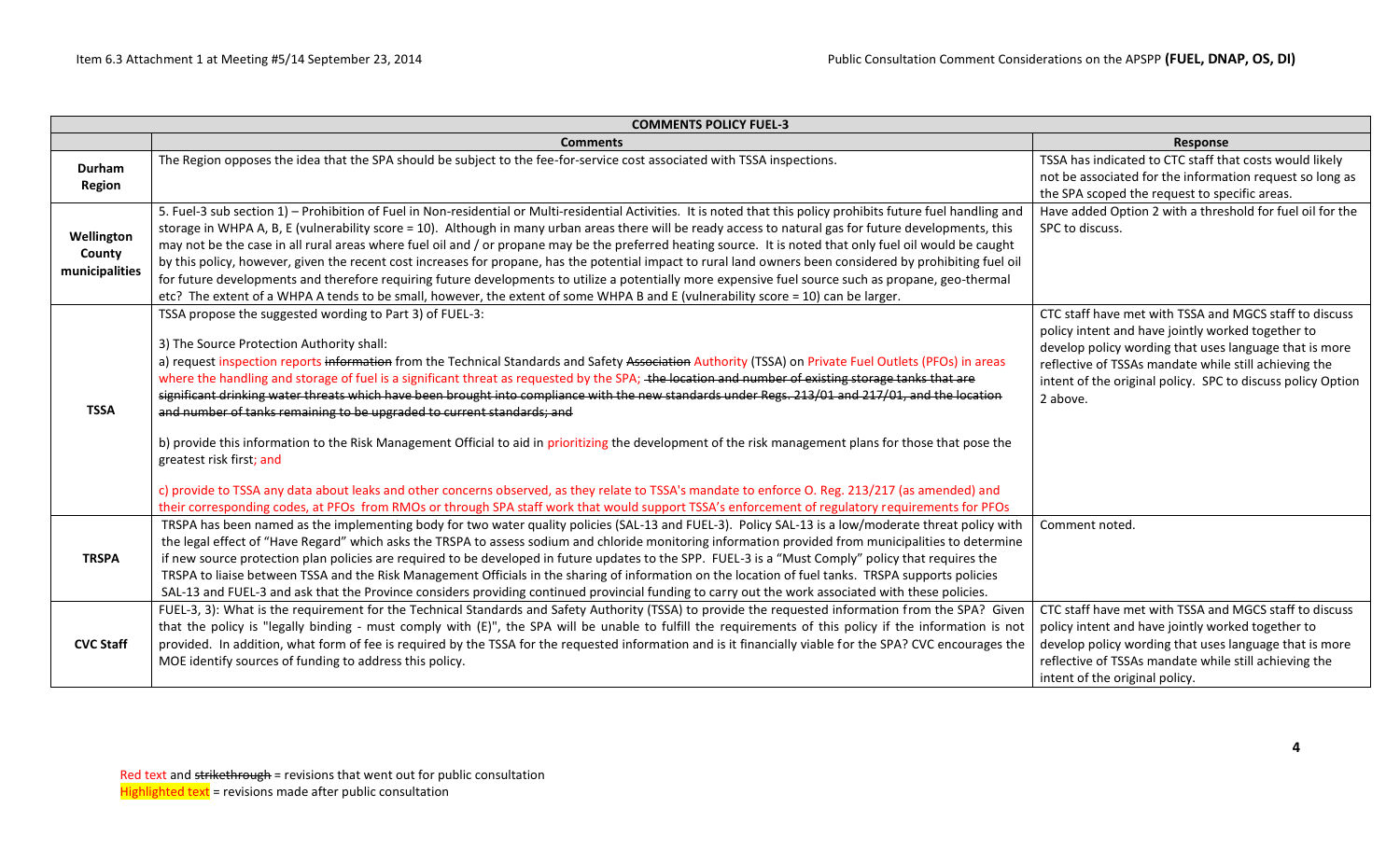| <b>Policy</b>                                   | <b>Threat</b>                                                                                                                      | Implementing | Legal                                                                                                                                                                                                                                                                                                                                                                                                                                                                                                                                                                                                                                                                                                                             |                                                                                                                                                                                                                                                                                                                                                                                                                                                                                                                                                                                                                                                                                                                                                                                                             | <b>Where Policy</b>      | <b>When Policy</b>                          | Related                        | <b>Monitoring</b> |
|-------------------------------------------------|------------------------------------------------------------------------------------------------------------------------------------|--------------|-----------------------------------------------------------------------------------------------------------------------------------------------------------------------------------------------------------------------------------------------------------------------------------------------------------------------------------------------------------------------------------------------------------------------------------------------------------------------------------------------------------------------------------------------------------------------------------------------------------------------------------------------------------------------------------------------------------------------------------|-------------------------------------------------------------------------------------------------------------------------------------------------------------------------------------------------------------------------------------------------------------------------------------------------------------------------------------------------------------------------------------------------------------------------------------------------------------------------------------------------------------------------------------------------------------------------------------------------------------------------------------------------------------------------------------------------------------------------------------------------------------------------------------------------------------|--------------------------|---------------------------------------------|--------------------------------|-------------------|
| ID                                              | <b>Description</b>                                                                                                                 | <b>Body</b>  | <b>Effect</b>                                                                                                                                                                                                                                                                                                                                                                                                                                                                                                                                                                                                                                                                                                                     | <b>Policy</b>                                                                                                                                                                                                                                                                                                                                                                                                                                                                                                                                                                                                                                                                                                                                                                                               | <b>Applies</b>           | <b>Applies</b>                              | <b>Policies</b>                | <b>Policy</b>     |
| <b>FUEL-4</b><br><b>Edited</b><br>(no<br>change | Handling and<br>Storage of Fuel<br>(Liquid Fuel<br>and Fuel Oil in<br>Non-<br>Residential<br>(includes ICI,                        | Municipality |                                                                                                                                                                                                                                                                                                                                                                                                                                                                                                                                                                                                                                                                                                                                   | <b>Education and Outreach</b><br>The municipality shall prepare and deliver education and outreach materials and programs to residences and small<br>businesses where the handling and storage of liquid fuel and fuel oil is, or would be, a significant drinking water<br>threat to advise the owner/tenant about the actions to take to ensure that the activity ceases to be, or does not<br>become, a significant drinking water threat. Where appropriate education and outreach materials prepared by the<br>Ministry of Environment and Climate Change, TSSA or other parties are available, the municipality shall deliver<br>those materials in any of the following areas:<br>• WHPA-A (existing, future); or<br>• WHPA-B (VS=10) (existing, future); or<br>• WHPA-E (VS=10) (existing, future); | See Maps<br>$1.1 - 1.21$ | <b>Existing &amp;</b><br>Future:<br>2 years | GEN-6<br><b>See</b><br>Explan- | $MON-1$           |
| intent)                                         | Farm),<br>to<br>Multi-unit<br>Residential,<br>Residential,<br><b>MOECC</b><br>and Small<br><b>TSSA</b><br>Business)<br><b>MGCS</b> | К            | The Ministry of Environment and Climate Change shall collaborate with TSSA and MGCS to:<br>a) provide education and outreach materials for delivery by local municipalities to residences and small businesses<br>about how to prevent spills or leaks from contaminating water and what to do if a spill happens or is suspected;<br>b) include source water safety information into current public education vehicles, such as TSSA's website and<br>seasonal brochures;<br>c) work with fuel industry associations to facilitate distribution of educational materials to fuel suppliers; and<br>d) provide colleges with source water awareness information that can be integrated into fuel technician training<br>programs. |                                                                                                                                                                                                                                                                                                                                                                                                                                                                                                                                                                                                                                                                                                                                                                                                             | $(T-10)$                 | atory<br><b>Notes</b>                       | $MON-4$                        |                   |

|                        | <b>COMMENTS POLICY FUEL-4</b>                                                                                                                                                                                                                                                                                                                                                                             |                                                                                                                                                                                                                                                                                                                                                                                                                                      |
|------------------------|-----------------------------------------------------------------------------------------------------------------------------------------------------------------------------------------------------------------------------------------------------------------------------------------------------------------------------------------------------------------------------------------------------------|--------------------------------------------------------------------------------------------------------------------------------------------------------------------------------------------------------------------------------------------------------------------------------------------------------------------------------------------------------------------------------------------------------------------------------------|
|                        | <b>Comments</b>                                                                                                                                                                                                                                                                                                                                                                                           | Response                                                                                                                                                                                                                                                                                                                                                                                                                             |
| Town of<br>Orangeville | The wording in this policy suggests that the Municipality shall prepare and deliver education and<br>outreach materials and programs. The Town feels that expertise at the Province and/or SPA should<br>be relied upon to develop an education and outreach program for fuel handling and storage. The<br>Town is requesting the CTC SPC consider revising the proposed FUEL-4 policy such that the Town | Where information is already made available by another agency, the Town of Orangeville should use those<br>materials. In this instance, the MOECC, TSSA and MGCS are encouraged to provide the materials. Where<br>information is not available, the Town of Orangeville would be required to develop any education and<br>outreach materials and MOECC is in the process of rolling out an Education and Outreach catalogue to help |
|                        | implements a program based on materials developed by either the Province or the SPA.                                                                                                                                                                                                                                                                                                                      | municipalities comply with education and outreach policies. In addition, SPMIF funding has been provided to  <br>the Town of Orangeville by the Province that could be used towards policies such as this.                                                                                                                                                                                                                           |
| <b>Halton Region</b>   | MCS acronym should be defined.                                                                                                                                                                                                                                                                                                                                                                            | MCS (now MGCS) is defined in the List of Acronyms and will be updated to reflect the recent change of                                                                                                                                                                                                                                                                                                                                |
| and lower tier         |                                                                                                                                                                                                                                                                                                                                                                                                           | name.                                                                                                                                                                                                                                                                                                                                                                                                                                |
| municipalities         |                                                                                                                                                                                                                                                                                                                                                                                                           |                                                                                                                                                                                                                                                                                                                                                                                                                                      |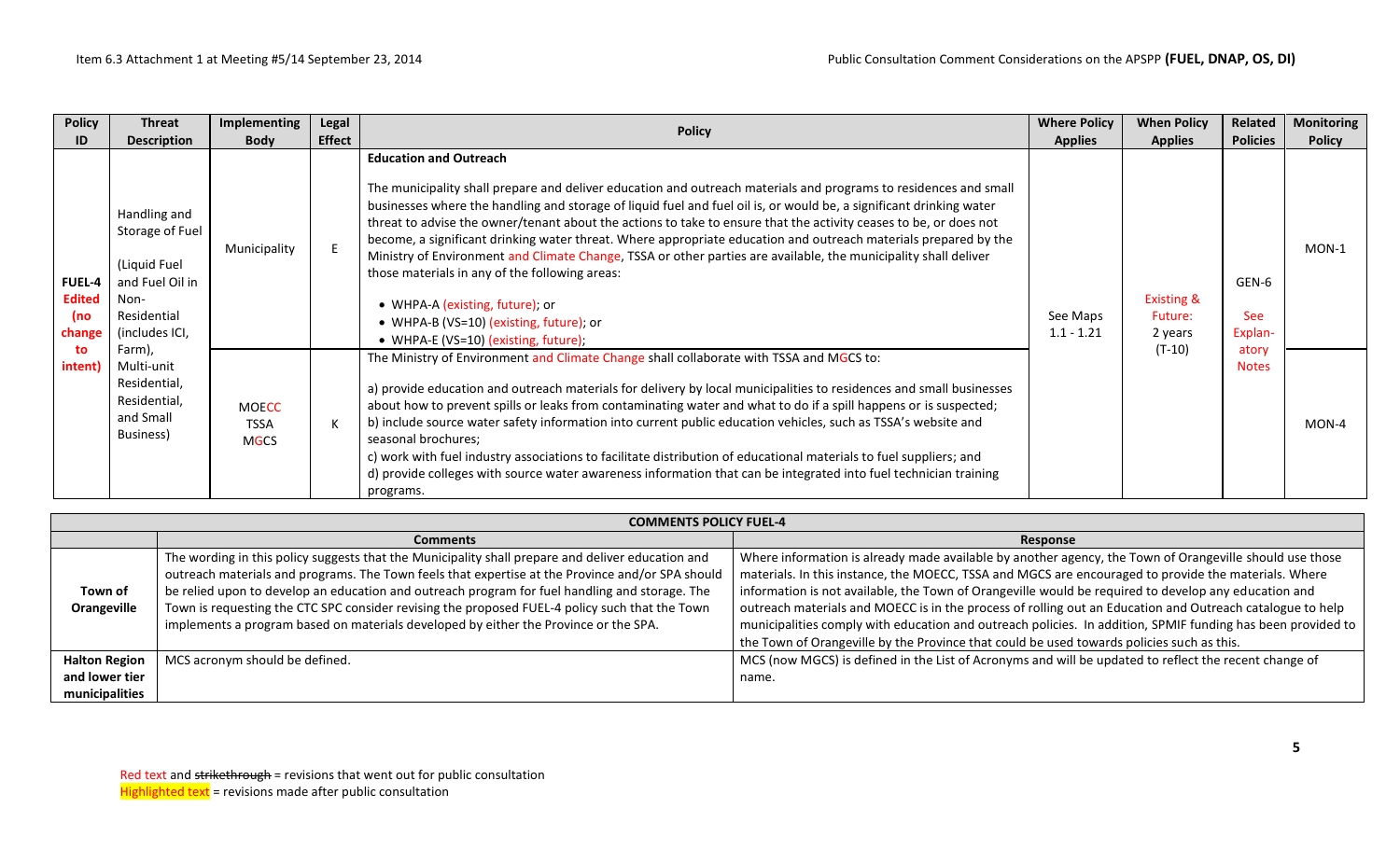| <b>Policy ID</b>                          | <b>Threat</b><br><b>Description</b>                                   | Implementing<br><b>Body</b> | Legal<br><b>Effect</b> | <b>Policy</b>                                                                                                                                                                                                                                                                                                                                                                                                                                                                                                                                                                                           | <b>Where Policy</b><br><b>Applies</b> | <b>When Policy</b><br><b>Applies</b>   | Related<br><b>Policies</b>                              | <b>Monitoring</b><br><b>Policy</b> |
|-------------------------------------------|-----------------------------------------------------------------------|-----------------------------|------------------------|---------------------------------------------------------------------------------------------------------------------------------------------------------------------------------------------------------------------------------------------------------------------------------------------------------------------------------------------------------------------------------------------------------------------------------------------------------------------------------------------------------------------------------------------------------------------------------------------------------|---------------------------------------|----------------------------------------|---------------------------------------------------------|------------------------------------|
| DNAP-1<br><b>Option 1</b><br>No<br>change | Handling and<br>Storage of a<br>Dense Non-<br>Aqueous<br>Phase Liquid | RMO                         | G                      | Part IV, s.57, s.58<br>Where the handling and storage of a DNAPL is, or would be, a significant drinking water threat, the following<br>actions shall be taken:<br>1) The handling and storage of a DNAPL in any quantity (excluding incidental quantities for personal use) is<br>designated for the purpose of s.57 under the Clean Water Act, and is therefore prohibited where the threat<br>would be significant in any of the following areas:<br>• WHPA-A (VS $\geq$ 2) (future); or<br>• WHPA-B (VS $\geq$ 2) (future); or<br>• WHPA-C (VS $\geq$ 2) (future); or<br>• WHPA-E (VS=10) (future). | See Maps<br>$2.1 - 2.21$              | Future:<br>Immediately<br>$(T-5)$      | GEN-1<br><b>See</b><br>Explan-<br>atory<br><b>Notes</b> | MON-2                              |
|                                           |                                                                       |                             | Н                      | 2) The handling and storage of a DNAPL in any quantity (excluding incidental quantities for personal use) is<br>designated for the purpose of s.58 under the Clean Water Act, requiring risk management plans, where the<br>threat is significant in any of the following areas:<br>• WHPA-A (VS $\geq$ 2) (existing); or<br>• WHPA-B (VS $\geq$ 2) (existing); or<br>• WHPA-C (VS $\geq$ 2) (existing); or<br>• WHPA-E (VS=10) (existing).                                                                                                                                                             |                                       | Existing:<br>1 year/5 years<br>$(T-6)$ | N/A<br><b>See</b><br>Explan-<br>atory<br><b>Notes</b>   | MON-2                              |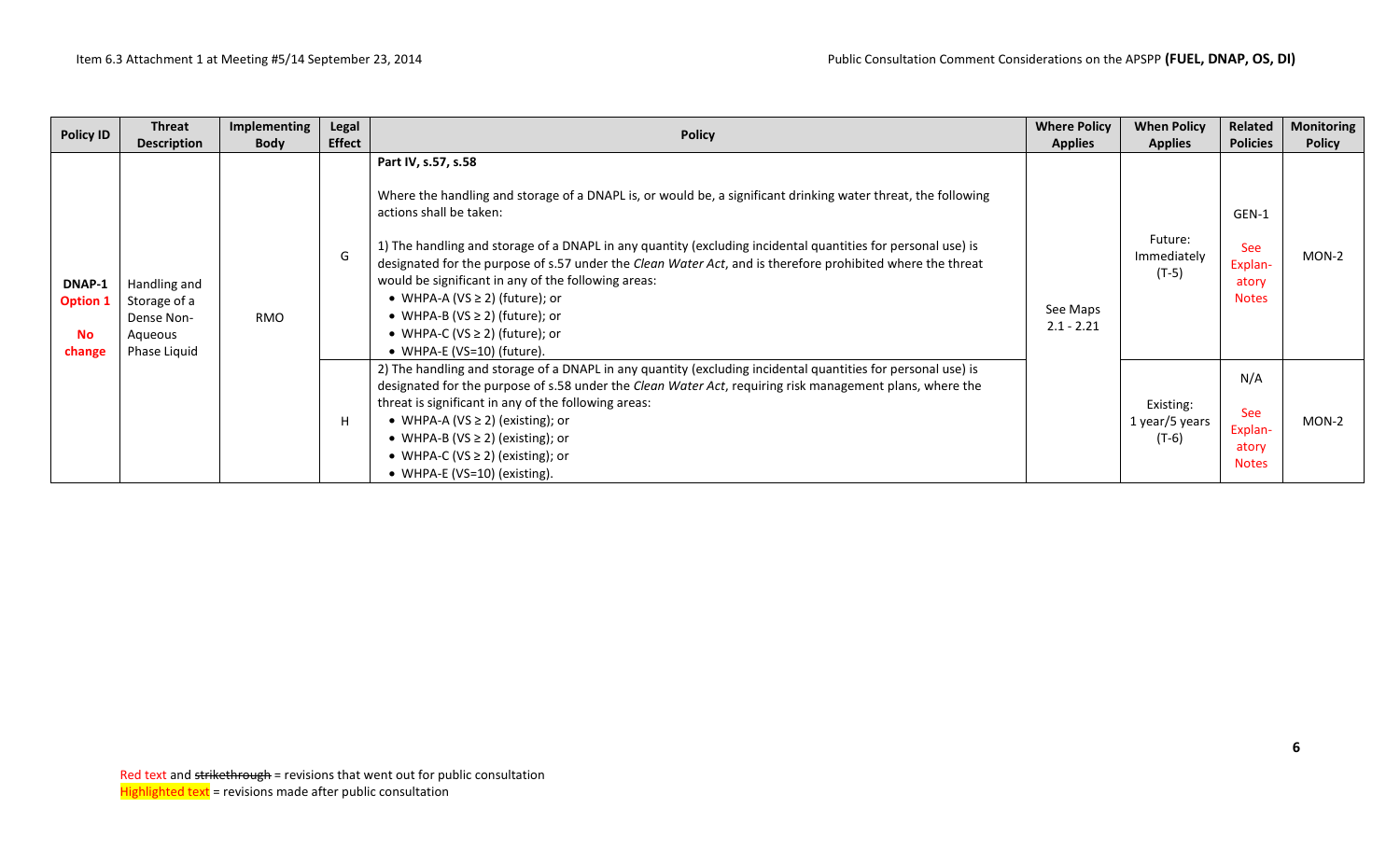| <b>Policy ID</b> | <b>Threat</b><br><b>Description</b>                                                                   | Implementing<br><b>Body</b> | Legal<br><b>Effect</b>                                                                                                                                                                                                                                                                                                                                                                                                                                                                                                                                                                                                                      | <b>Policy</b>            | <b>Where Policy</b><br><b>Applies</b>                                                                                                                                                                                                                                                                                                                                                                                                       | <b>When Policy</b><br><b>Applies</b> | Related<br><b>Policies</b>             | <b>Monitoring</b><br><b>Policy</b> |
|------------------|-------------------------------------------------------------------------------------------------------|-----------------------------|---------------------------------------------------------------------------------------------------------------------------------------------------------------------------------------------------------------------------------------------------------------------------------------------------------------------------------------------------------------------------------------------------------------------------------------------------------------------------------------------------------------------------------------------------------------------------------------------------------------------------------------------|--------------------------|---------------------------------------------------------------------------------------------------------------------------------------------------------------------------------------------------------------------------------------------------------------------------------------------------------------------------------------------------------------------------------------------------------------------------------------------|--------------------------------------|----------------------------------------|------------------------------------|
|                  | G<br>Handling and<br>Storage of a<br>DNAP-1<br>Dense Non-<br>RMO<br>Aqueous<br>Phase Liquid<br>H<br>H |                             | Part IV, s.57, s.58<br>Where the handling and storage of a DNAPL is, or would be, a significant drinking water threat, the following<br>actions shall be taken:<br>1) The handling and storage of a DNAPL in container sizes $\geq$ 25 litres in any quantity (excluding incidental<br>quantities for personal use) is designated for the purpose of s.57 under the Clean Water Act, and is therefore<br>prohibited where the threat would be significant in any of the following areas:<br>• WHPA-A (VS $\geq$ 2) (future); or<br>• WHPA-B (VS $\geq$ 2) (future); or<br>• WHPA-C (VS $\geq$ 2) (future); or<br>• WHPA-E (VS=10) (future). |                          | Future:<br>Immediately<br>$(T-5)$                                                                                                                                                                                                                                                                                                                                                                                                           | GEN-1                                | $MON-2$                                |                                    |
| <b>Option 2</b>  |                                                                                                       |                             | 2) The handling and storage of a DNAPL in container sizes < 25 litres (excluding incidental quantities for personal<br>use) is designated for the purpose of s.58 under the Clean Water Act, requiring risk management plans, where<br>the threat is significant in any of the following areas:<br>• WHPA-A (VS $\geq$ 2) (future); or<br>• WHPA-B ( $VS \ge 2$ ) (future); or<br>• WHPA-C (VS $\geq$ 2) (future); or<br>• WHPA-E (VS=10) (future)                                                                                                                                                                                          | See Maps<br>$2.1 - 2.21$ | Future:<br>Immediately<br>$(T-7)$                                                                                                                                                                                                                                                                                                                                                                                                           | N/A                                  | $MON-2$                                |                                    |
|                  |                                                                                                       |                             |                                                                                                                                                                                                                                                                                                                                                                                                                                                                                                                                                                                                                                             |                          | 3) The handling and storage of a DNAPL in any quantity (excluding incidental quantities for personal use) is<br>designated for the purpose of s.58 under the Clean Water Act, requiring risk management plans, where the<br>threat is significant in any of the following areas:<br>• WHPA-A (VS $\geq$ 2) (existing); or<br>• WHPA-B (VS $\geq$ 2) (existing); or<br>• WHPA-C (VS $\geq$ 2) (existing); or<br>• WHPA-E (VS=10) (existing). |                                      | Existing:<br>1 year/5 years<br>$(T-6)$ | N/A                                |

|                | <b>COMMENTS POLICY DNAP-1</b>                                                                                                                                                                          |                                   |  |  |  |  |  |  |
|----------------|--------------------------------------------------------------------------------------------------------------------------------------------------------------------------------------------------------|-----------------------------------|--|--|--|--|--|--|
|                | <b>Comments</b>                                                                                                                                                                                        | Response                          |  |  |  |  |  |  |
|                | Halton Region   34. "Incidental quantities for personal use" should be defined in the glossary to provide clarity to the Risk Management Official. Halton Region and its local municipalities          | A definition will be added to the |  |  |  |  |  |  |
|                | and lower tier   believe more provincial guidance by MOE is required to verify the presence/absence of DNAPLs (pure form versus chemical mixtures, degradation products, etc) in field due   glossary. |                                   |  |  |  |  |  |  |
| municipalities | to common existence of different trade names, synonyms, offshoot products, mixtures, hazard ranking, etc.                                                                                              |                                   |  |  |  |  |  |  |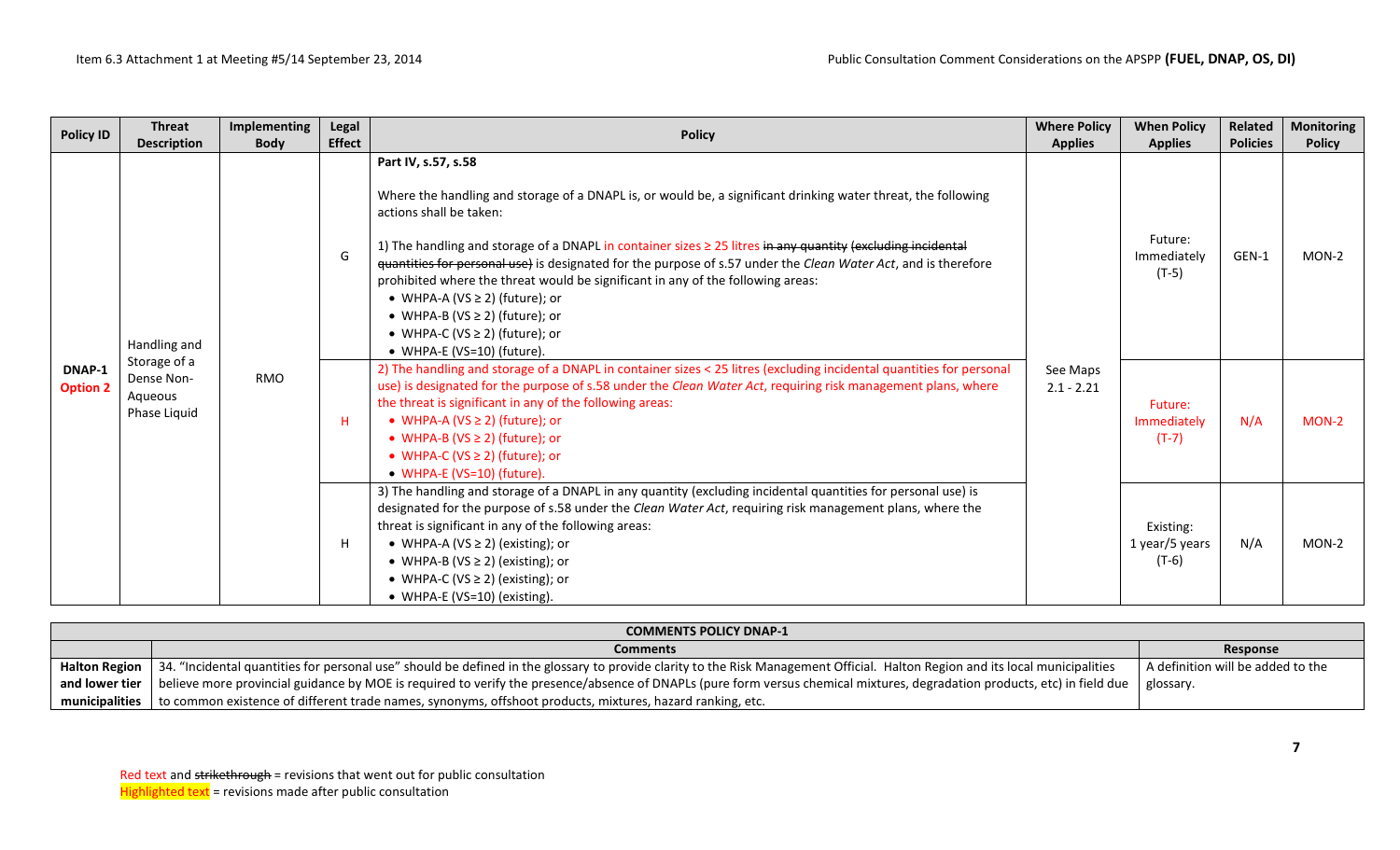|                                        | <b>COMMENTS POLICY DNAP-1</b>                                                                                                                                                                                                                                                                                                                                                                                                                                                                                                                                                                                                                                                                                                                                                                                                                                                                                                                                                                                                                                                                                                                 |                                                           |  |  |  |  |  |
|----------------------------------------|-----------------------------------------------------------------------------------------------------------------------------------------------------------------------------------------------------------------------------------------------------------------------------------------------------------------------------------------------------------------------------------------------------------------------------------------------------------------------------------------------------------------------------------------------------------------------------------------------------------------------------------------------------------------------------------------------------------------------------------------------------------------------------------------------------------------------------------------------------------------------------------------------------------------------------------------------------------------------------------------------------------------------------------------------------------------------------------------------------------------------------------------------|-----------------------------------------------------------|--|--|--|--|--|
|                                        | <b>Comments</b>                                                                                                                                                                                                                                                                                                                                                                                                                                                                                                                                                                                                                                                                                                                                                                                                                                                                                                                                                                                                                                                                                                                               | Response                                                  |  |  |  |  |  |
|                                        | 4. DNAPL-1 sub section 1) - Prohibition of future DNAPL use in WHPA A, B, C (VS = 2 or greater) and WHPA E (VS = 10). Specific chemicals are defined as DNAPLs including<br>chlorinated solvents (i.e. tetrachloroethylene, trichloroethylene, vinyl chloride) and poly aromatic hydrocarbons. Poly aromatic hydrocarbons are a broad range of<br>chemicals that are components of many common commercial and industrial products including asphalt cold mix and driveway sealers). Chlorinated solvents are also<br>contained in a large range of commercial and industrial products including metal degreasers, brake cleaners, dry cleaning fluids, craft products etc. DNAPLs may be present<br>in small to large quantities at a variety of commercial or industrial businesses. Additionally, the potential to impact groundwater varies dramatically between the different<br>DNAPL chemicals. The chlorinated solvents tend to be present in liquid products (i.e. degreasing solvents, dry cleaning fluids). The poly aromatic hydrocarbons tend to be<br>present in semi-liquid products (i.e. asphalt cold mix, driveway sealers). | Staff have developed Option 2 for<br>the SPC to consider. |  |  |  |  |  |
| Wellington<br>County<br>municipalities | The policy wording of DNAPL-1 prohibits all future DNAPL use in WHPA A, B and C and does not distinguish between the DNAPL chemicals or the quantities stored or<br>handled. The effect of DNAPL-1, as currently written, would be to prohibit all future DNAPL storage or handling within relatively large geographic areas (WHPA A, B,C)<br>without regard for the type of DNAPL or the quantity. For instance, this would have the effect to prohibit the establishment of a new hardware or Canadian Tire store<br>within the WHPA A, B or C or to, at a minimum, prohibit a new hardware or Canadian Tire store from handling driveway sealers or asphalt cold mix. Additionally, by<br>prohibiting the use of DNAPLs in such large areas, this could lead to the activity moving underground and possibly leading to illegal waste disposal or storage. A<br>comprehensive risk management plan policy for both existing and future uses would help mitigate this possibility by establishing a mechanism to work with property<br>owners/tenants to ensure proper storage, handling and storage of DNAPL.                              |                                                           |  |  |  |  |  |
|                                        | Some policy alternatives to the current wording of DNAPL-1 could be utilizing the prohibition approach in OS-1 (Organic Solvents) that only prohibits in WHPA A, WHPA B<br>and E (VS = 10) and requires risk management plans elsewhere. This would reduce the geographic area affected by prohibition and bring the policy in line with other<br>chemical handling policies and the DNAPL existing policy in the Amended Proposed Plan. Another policy alternative could be to prohibit below grade storage of DNAPL in<br>WHPA A, B, C (VS = 2 or greater) and WHPA E (VS = 10) and require risk management plans for at or above grade storage and handling of DNAPL. This approach splits the<br>activity based on circumstances provided in the Table of Drinking Water Threats (circumstance reference numbers 1098 to 1112).                                                                                                                                                                                                                                                                                                           |                                                           |  |  |  |  |  |
|                                        | It is noted that the existing threat definition encompasses an activity that has occurred within ten years of the Plan's approval date. That time period may help to somewhat<br>mitigate the effect of this policy initially, however, as time goes on future uses will become more common.                                                                                                                                                                                                                                                                                                                                                                                                                                                                                                                                                                                                                                                                                                                                                                                                                                                  |                                                           |  |  |  |  |  |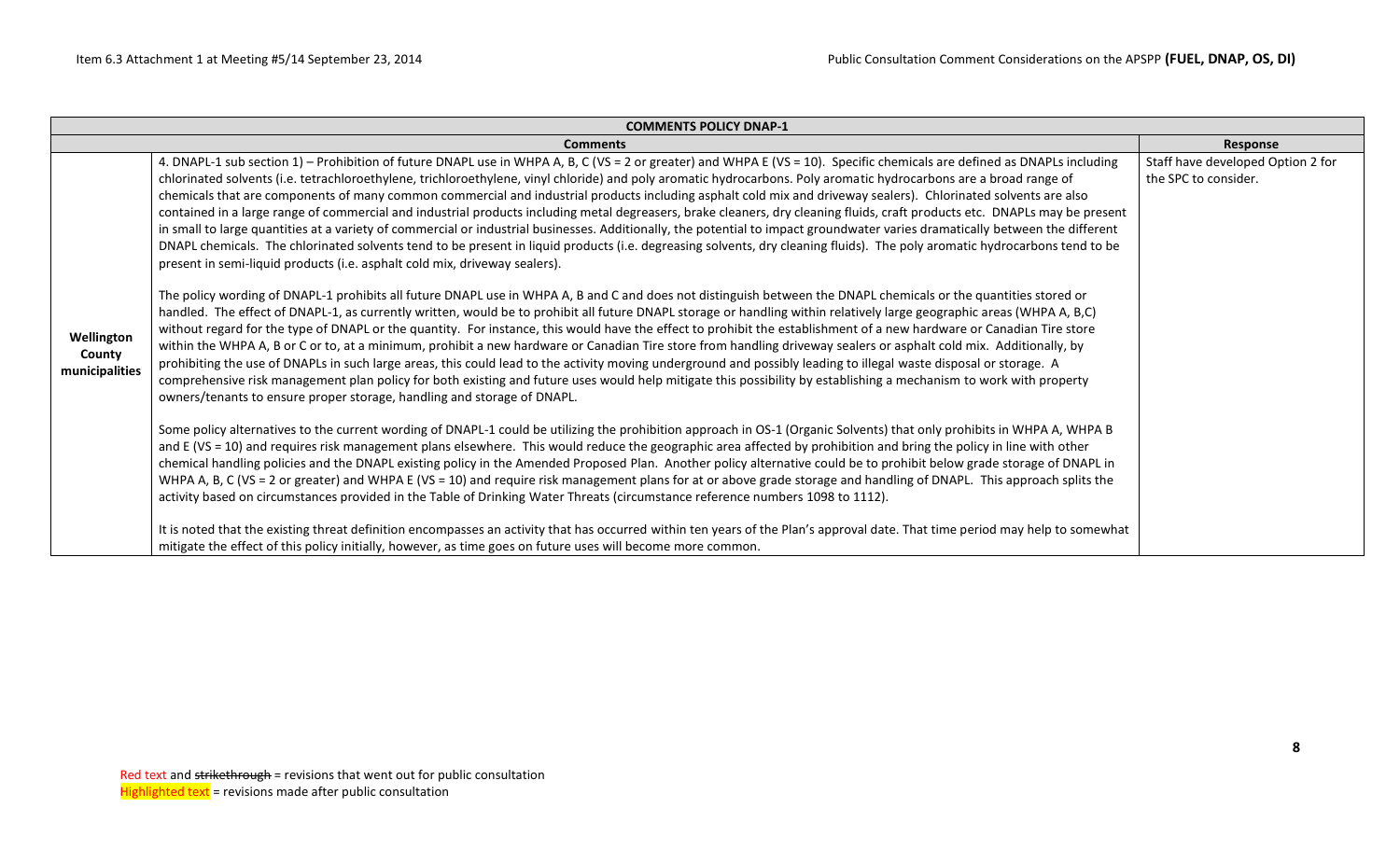| <b>Policy</b>                                                   | <b>Threat</b>                                                                                      | Implementing                                | Legal              | <b>Policy</b>                                                                                                                                                                                                                                                                                                                                                                                                                                                                                                                                                                                                                                                                                                                                                                                                                                                                                                                                                                                                                                                                                                                                                                     | <b>Where Policy</b>                        | <b>When Policy</b>                                                      | Related                                                                    | <b>Monitoring</b>                 |
|-----------------------------------------------------------------|----------------------------------------------------------------------------------------------------|---------------------------------------------|--------------------|-----------------------------------------------------------------------------------------------------------------------------------------------------------------------------------------------------------------------------------------------------------------------------------------------------------------------------------------------------------------------------------------------------------------------------------------------------------------------------------------------------------------------------------------------------------------------------------------------------------------------------------------------------------------------------------------------------------------------------------------------------------------------------------------------------------------------------------------------------------------------------------------------------------------------------------------------------------------------------------------------------------------------------------------------------------------------------------------------------------------------------------------------------------------------------------|--------------------------------------------|-------------------------------------------------------------------------|----------------------------------------------------------------------------|-----------------------------------|
| ID<br>DNAP-2<br><b>Edited</b><br>(no<br>change<br>to<br>intent) | <b>Description</b><br>Handling and<br>Storage of a<br>Dense Non-<br><b>Aqueous Phase</b><br>Liquid | <b>Body</b><br>Municipality<br><b>MOECC</b> | <b>Effect</b><br>K | <b>Education and Outreach</b><br>The municipality shall deliver education and outreach materials and programs where the handling and storage of<br>a DNAPL is, or would be, a significant drinking water threat targeted towards:<br>a) an individual for personal use to promote the use of non-toxic products and additional opportunities for<br>participation in household hazardous waste disposal and to advise the owner/tenant about the actions to take to<br>ensure that the activity ceases to be, or does not become, a significant drinking water threat; and<br>b) industrial and commercial users to promote the use of alternatives to DNAPLs (including non-toxic products),<br>pollution prevention approaches, best management practices, and safe disposal;<br>in any of the following areas:<br>• WHPA-A (existing, future); or<br>• WHPA-B (VS $\geq$ 0) (existing, future); or<br>• WHPA-C (VS $\geq$ 0) (existing, future); or<br>• WHPA-E (VS=10) (existing, future).<br>Where appropriate education and outreach materials prepared by the Ministry of Environment and Climate<br>Change are available, the municipality shall deliver those materials. | <b>Applies</b><br>See Maps<br>$2.1 - 2.21$ | <b>Applies</b><br><b>Existing &amp;</b><br>Future:<br>2 years<br>(T-10) | <b>Policies</b><br>GEN-6<br><b>See</b><br>Explan-<br>atory<br><b>Notes</b> | <b>Policy</b><br>MON-1<br>$MON-4$ |

|             | <b>COMMENTS POLICY DNAP-2</b>                                                                           |                                                                                                        |
|-------------|---------------------------------------------------------------------------------------------------------|--------------------------------------------------------------------------------------------------------|
|             | <b>Comments</b>                                                                                         | Response                                                                                               |
|             | The Town is requesting the CTC SPC to provide further clarification on the requirement for the          | Where information is already made available by another agency, the Town of Orangeville should use      |
|             | Municipality to "deliver" education and outreach materials and programs in areas where the handling and | those materials. In this instance, the MOECC is encouraged to produce the materials. Where information |
| Town of     | storage of DNAPLs is, or would be, a significant drinking water threat. Does the proposed DNAP-2 policy | is not available, the Town of Orangeville would be required to develop any education and outreach      |
| Orangeville | also require the Municipality to develop the education and outreach materials and programs? If so, the  | materials and MOECC is in the process of rolling out an Education and Outreach catalogue to help       |
|             | Town is requesting that staffing and funding limitations at smaller municipalities be considered before | municipalities comply with education and outreach policies. SPMIF funding has been provided to the     |
|             | finalizing this policy.                                                                                 | Town of Orangeville by the Province that could be used towards policies such as this.                  |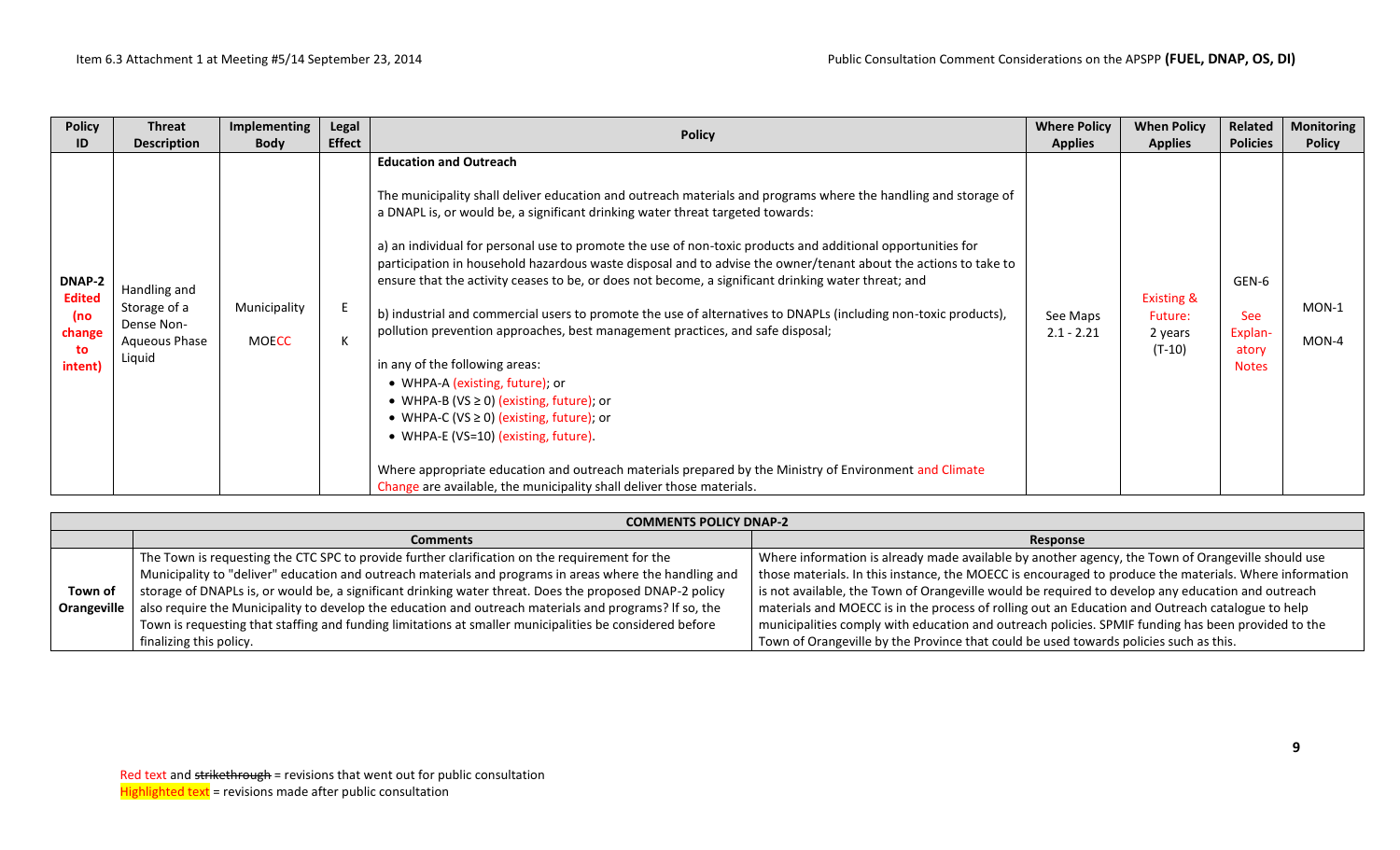| <b>Policy</b>                  | <b>Threat</b>                                                                                            | Implementing | Legal         | <b>Policy</b>                                                                                                                                                                                                                                                                                                                                                                                                                                                                | <b>Where Policy</b>                                            | <b>When Policy</b>                                                            | Related                                               | <b>Monitoring</b> |
|--------------------------------|----------------------------------------------------------------------------------------------------------|--------------|---------------|------------------------------------------------------------------------------------------------------------------------------------------------------------------------------------------------------------------------------------------------------------------------------------------------------------------------------------------------------------------------------------------------------------------------------------------------------------------------------|----------------------------------------------------------------|-------------------------------------------------------------------------------|-------------------------------------------------------|-------------------|
| ID                             | <b>Description</b>                                                                                       | <b>Body</b>  | <b>Effect</b> |                                                                                                                                                                                                                                                                                                                                                                                                                                                                              | <b>Applies</b>                                                 | <b>Applies</b>                                                                | <b>Policies</b>                                       | <b>Policy</b>     |
| <b>DNAP-3</b><br>No.<br>change | Moderate/<br><b>Low Threats</b><br>Handling and<br>Storage of a<br>Dense Non-<br>Aqueous Phase<br>Liquid | Municipality |               | <b>Specify Action</b><br>Where the handling and storage of a DNAPL is, or would be, a moderate or low drinking water threat, the<br>municipality is encouraged to specify and promote best management practices for the handling and storage of<br>DNAPL for ICI land uses in any of the following areas:<br>• WHPA-D (existing, future); or<br>• WHPA-E (VS $\geq$ 4.8 and <10) (existing, future); or<br>• HVA (existing, future); or<br>• SGRA (VS=6) (existing, future). | See Chapter 5<br>of the<br>respective<br>Assessment<br>Reports | <b>Existing &amp;</b><br>Future:<br>Consider<br>within<br>2 years<br>$(T-15)$ | N/A<br><b>See</b><br>Explan-<br>atory<br><b>Notes</b> | N/A               |

| <b>Policy</b><br>ID                | <b>Threat</b><br><b>Description</b>              | Implementing<br><b>Body</b> | Legal<br><b>Effect</b> | <b>Policy</b>                                                                                                                                                                                                                                                                                                                                                                                                                                                                                | <b>Where Policy</b><br><b>Applies</b> | <b>When Policy</b><br><b>Applies</b>   | Related<br><b>Policies</b>                            | <b>Monitoring</b><br><b>Policy</b> |
|------------------------------------|--------------------------------------------------|-----------------------------|------------------------|----------------------------------------------------------------------------------------------------------------------------------------------------------------------------------------------------------------------------------------------------------------------------------------------------------------------------------------------------------------------------------------------------------------------------------------------------------------------------------------------|---------------------------------------|----------------------------------------|-------------------------------------------------------|------------------------------------|
| <b>OS-1</b><br><b>No</b><br>change | Handling and<br>Storage of an<br>Organic Solvent | <b>RMO</b>                  | G                      | Part IV, s.57, s.58<br>Where the handling and storage of an organic solvent is, or would be, a significant drinking water threat, the<br>following actions shall be taken:<br>1) The handling and storage of an organic solvent is designated for the purpose of s.57 under the Clean Water<br>Act, and is therefore prohibited where the threat would be significant in any of the following areas:<br>• WHPA-A (future); or<br>• WHPA-B (VS=10) (future); or<br>• WHPA-E (VS=10) (future). | See Maps<br>$1.1 - 1.21$              | Future:<br>Immediately<br>$(T-5)$      | GEN-1<br>See<br>Explan-<br>atory<br><b>Notes</b>      | MON-2                              |
|                                    |                                                  |                             | н                      | 2) The handling and storage of an organic solvent is designated for the purpose of s.58 under the Clean Water<br>Act, requiring risk management plans, where the threat is significant in any of the following areas:<br>• WHPA-A (existing); or<br>• WHPA-B (VS=10) (existing); or<br>• WHPA-E (VS=10) (existing).                                                                                                                                                                          |                                       | Existing:<br>1 year/5 years<br>$(T-6)$ | N/A<br><b>See</b><br>Explan-<br>atory<br><b>Notes</b> | MON-2                              |

| <b>COMMENTS POLICY OS-1</b> |                                                                                                                                                                        |                 |  |  |  |  |  |  |  |
|-----------------------------|------------------------------------------------------------------------------------------------------------------------------------------------------------------------|-----------------|--|--|--|--|--|--|--|
|                             | <b>Comments</b>                                                                                                                                                        | <b>Response</b> |  |  |  |  |  |  |  |
|                             | Halton Region   35. Halton Region and its local municipalities believe more provincial guidance by MOE is required to assist the Risk Management Official in verifying | Comment noted.  |  |  |  |  |  |  |  |
|                             | and lower tier $\vert$ organic solvents in field due to common existence of different trade names, synonyms, offshoot products, mixtures, etc.                         |                 |  |  |  |  |  |  |  |
| municipalities              |                                                                                                                                                                        |                 |  |  |  |  |  |  |  |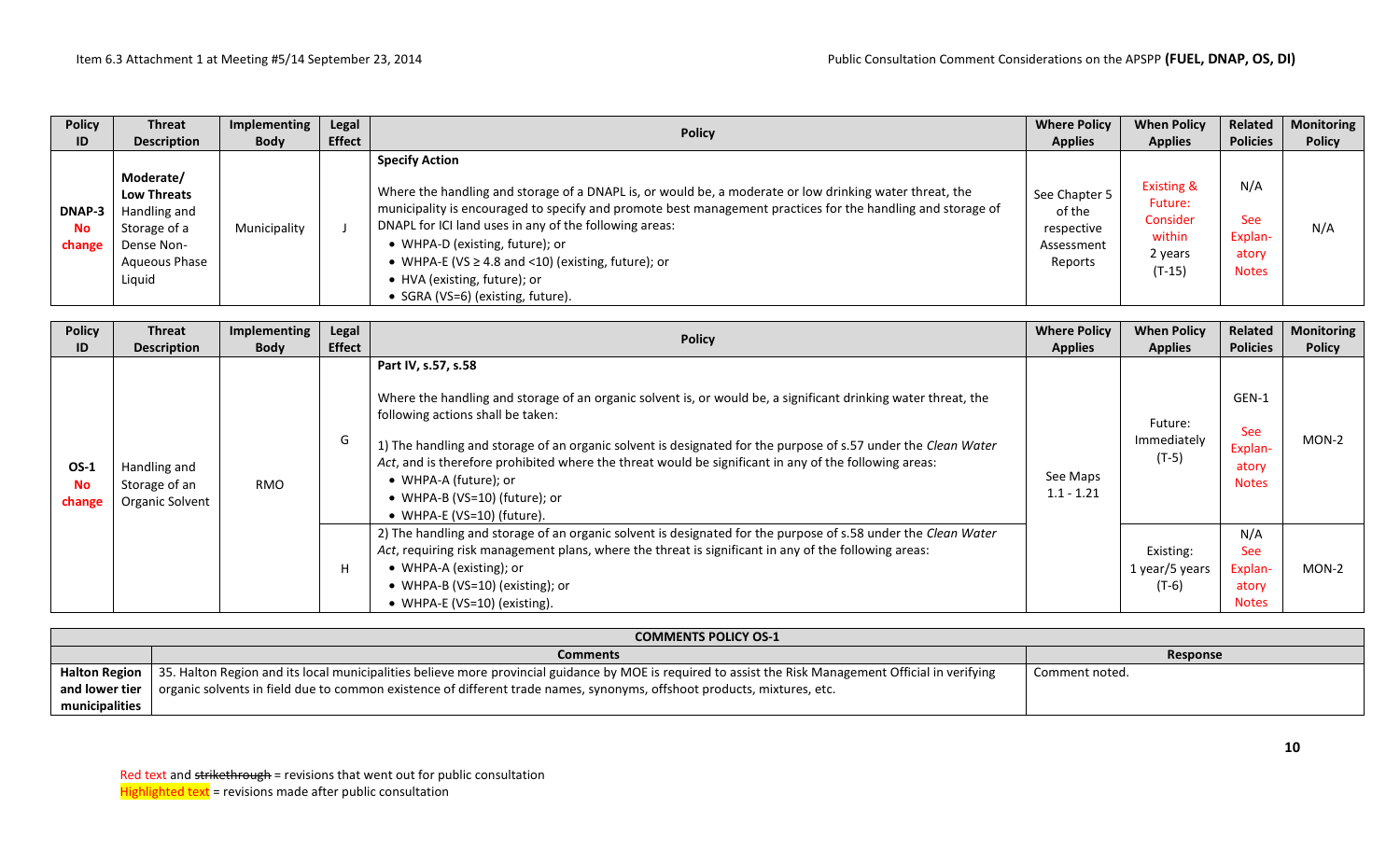| <b>Policy</b><br>ID                                            | <b>Threat</b><br><b>Description</b>                                                 | Implementing<br><b>Body</b>  | Legal<br><b>Effect</b> | <b>Policy</b>                                                                                                                                                                                                                                                                                                                                                                                                                                                                                                                                                                                                                                                                                                                                                                                                                                                                                                                                                                                                                                                                                                                                   | <b>Where Policy</b><br><b>Applies</b>                          | <b>When Policy</b><br><b>Applies</b>                                          | Related<br><b>Policies</b>                              | <b>Monitoring</b><br><b>Policy</b> |
|----------------------------------------------------------------|-------------------------------------------------------------------------------------|------------------------------|------------------------|-------------------------------------------------------------------------------------------------------------------------------------------------------------------------------------------------------------------------------------------------------------------------------------------------------------------------------------------------------------------------------------------------------------------------------------------------------------------------------------------------------------------------------------------------------------------------------------------------------------------------------------------------------------------------------------------------------------------------------------------------------------------------------------------------------------------------------------------------------------------------------------------------------------------------------------------------------------------------------------------------------------------------------------------------------------------------------------------------------------------------------------------------|----------------------------------------------------------------|-------------------------------------------------------------------------------|---------------------------------------------------------|------------------------------------|
| <b>OS-2</b><br><b>Edited</b><br>(no<br>change<br>to<br>intent) | Handling and<br>Storage of an<br>Organic Solvent                                    | Municipality<br><b>MOECC</b> | E<br>К                 | <b>Education and Outreach</b><br>The municipality shall deliver education and outreach materials and programs where the handling and storage of<br>an organic solvent is, or would be, a significant drinking water threat, targeted towards:<br>a) an individual for personal use to promote the use of non-toxic products and additional opportunities for<br>participation in household hazardous waste disposal and to advise the owner/tenant about the actions to take to<br>ensure that the activity ceases to be, or does not become, a significant drinking water threat; and<br>b) industrial and commercial users to promote the use of alternatives to these chemicals (including non-toxic<br>products), pollution prevention approaches, Best Management Practices, and safe disposal;<br>in any of the following areas:<br>• WHPA-A (existing, future); or<br>• WHPA-B (VS=10) (existing, future); or<br>• WHPA-E (VS=10) (existing, future).<br>Where appropriate education and outreach materials prepared by the Ministry of Environment and Climate<br>Change are available, the municipality shall deliver those materials. | See Maps<br>$1.1 - 1.21$                                       | <b>Existing &amp;</b><br>Future:<br>2 years<br>$(T-10)$                       | GEN-6<br><b>See</b><br>Explan-<br>atory<br><b>Notes</b> | $MON-1$<br>MON-4                   |
| $OS-3$<br><b>No</b><br>change                                  | Moderate/<br><b>Low Threats</b><br>Handling and<br>Storage of an<br>Organic Solvent | Municipality                 |                        | <b>Specify Action</b><br>Where the handling and storage of an organic solvent is, or would be, a moderate or low drinking water threat,<br>the municipality is encouraged to specify and promote best management practices for the handling and storage<br>of organic solvent for ICI land uses in any of the following areas:<br>• WHPA-B (VS <10) (existing, future); or<br>• WHPA-C (existing, future); or<br>• WHPA-D (existing, future); or<br>• WHPA-E (VS $\geq$ 4.8 and <10) (existing, future); or<br>• HVA (existing, future); or<br>• SGRA (VS $\geq$ 6) (existing, future).                                                                                                                                                                                                                                                                                                                                                                                                                                                                                                                                                         | See Chapter 5<br>of the<br>respective<br>Assessment<br>Reports | <b>Existing &amp;</b><br>Future:<br>Consider<br>within<br>2 years<br>$(T-15)$ | N/A<br>See<br>Explan-<br>atory<br><b>Notes</b>          | N/A                                |